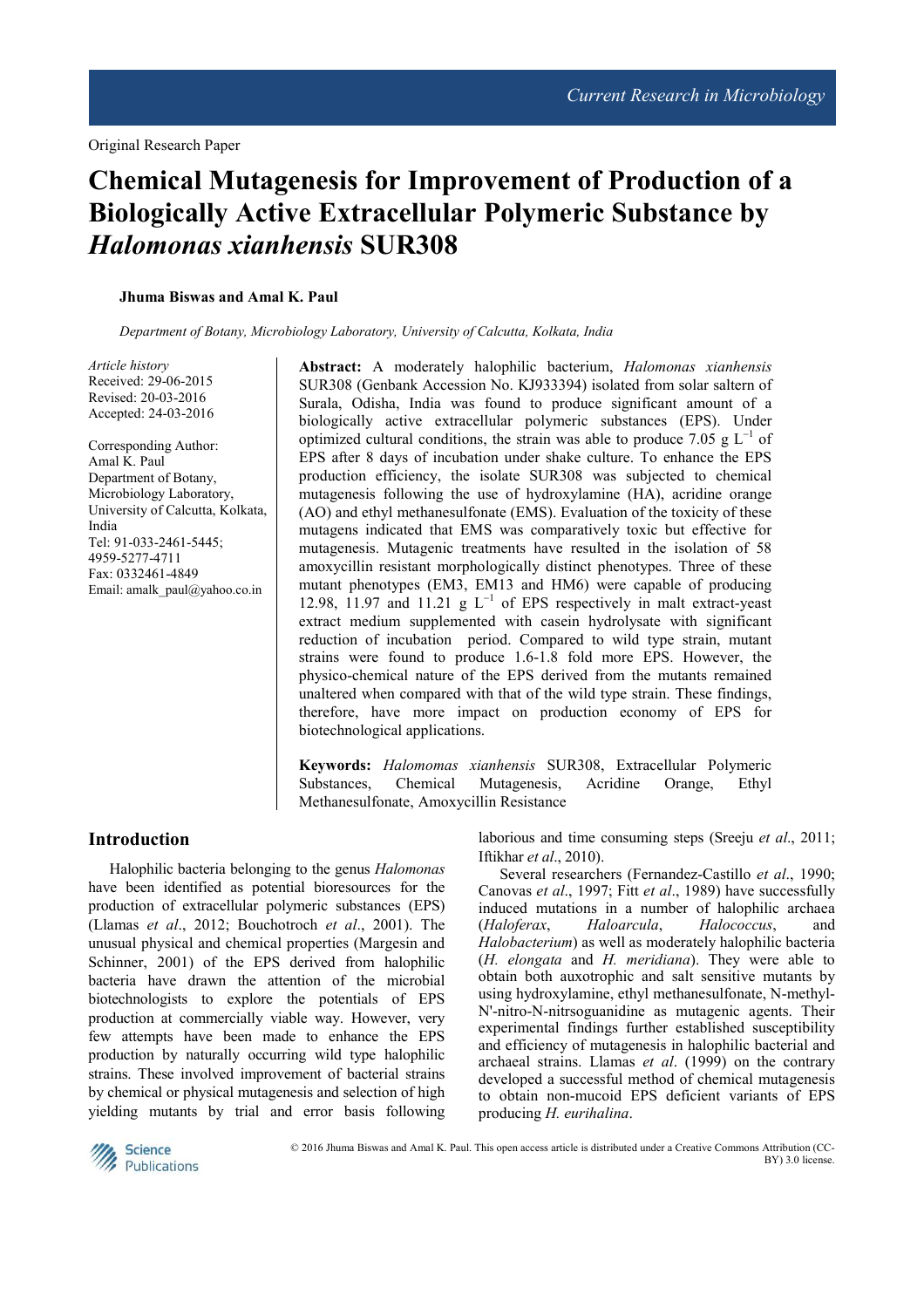During the course of screening of halophilic microorganisms for the production of extracellular polymeric substances, we have reported the isolation of a moderately halophilic bacterium, *Halomonas xianhensis*  SUR308 (Genbank Accession No. KJ933394) from a solar saltern of Surala, Odisha, India. So far there is no report on the production of EPS by *Halomonas xianhensis*. Production, purification and some biophysicochemical properties of EPS produced this isolate have been reported only recently by Biswas *et al*. (2015). The isolate SUR308 produced significant amount (7.05 g L<sup>-1</sup>) of EPS when grown in malt extract-yeast extract (MY) medium supplemented with casein hydrolysate under batch culture. The EPS extracted from *Halomonas xianhensis* SUR308 possessed significant antioxidant activity with high emulsification capability. It did not show any cytotoxicity to human hepatocyte cell line. All these features may establish the potentiality of the EPS produced by *H. xianhensis* SUR308 towards industrial applications.

The objective of the present study was to develop high yielding mutant strains of the moderately halophilic bacterium, *H. xianhensis* SUR308 for effective production of EPS. Here, an attempt has been made to develop an efficient method of mutagenesis in *H. xianhensis* SUR308 by using a number of chemical mutagens such as hydroxylamine, ethyl methanesulfonate and acridine orange to obtain stable mutants with enhanced EPS production.

# **Materials and Methods**

#### *Bacterial Strain and Cultural Conditions*

*Halomonas xianhensis* SUR308 (Genbank Accession No. KJ933394), a moderately halophilic EPS producing bacterium isolated from multi-pond solar salterns of Surala, Odisha, India reported from this laboratory was used throughout the present study of strain improvement by chemical mutagenesis and was maintained on agar slopes of MY medium (Quesada *et al*., 1993). For EPS production, MY medium supplemented with casein hydrolysate was used, which contained (g  $L^{-1}$ ): NaCl, 25; MgCl<sub>2</sub>, 6H<sub>2</sub>O, 9; MgSO<sub>4</sub> 7H<sub>2</sub>O 13; CaCl<sub>2</sub>, 2H<sub>2</sub>O, 0.2; KCl, 1.3; NaHCO<sub>3</sub>,  $0.05$ ; NaBr,  $0.15$ ; FeCl<sub>3</sub>,  $6H<sub>2</sub>O$ , traces; glucose, 30; yeast extract, 3; malt extract, 3 and casein hydrolysate, 5 (pH 7.5).

# *Chemicals*

Hydroxylamine, ethyl methanesulfonate, acridine orange, ciprofloxacin, chloramphenicol and amoxycillin were obtained from Himedia (India).

# *Evaluation of Lethal Action of Chemical Mutagens*

The strain *H. xianhensis* SUR308 was grown in MY medium for 18 h at 32°C under continuous shaking (120 rpm). An aliquot (1 mL) of this culture was centrifuged  $(5,000 \times g)$  for 5 min) and the cell mass was washed twice with sterile 5% NaCl solution. The washed cell mass was suspended in 5 mL of fresh MH medium (Ventosa *et al*., 1982) containing the desired amount of mutagens (hydroxylamine, acridine orange and ethyl methanesulfonate). The tubes were incubated at 32°C under continuous shaking (120 rpm) and samples were withdrawn aseptically at regular intervals, harvested by centrifugation  $(5,000 \times g,$  for 5 min) and washed thrice with sterile saline. However, ethyl methanesulfonate treated cells were washed with 6% (w/v) sodium thiosulfate. The treated cells were serially diluted and plated on MH agar medium and the plates were incubated at 32°C for 48 h. The survivability was calculated as the ratio of viable count of the test sample per viable count of untreated control suspension.

#### *Mutagenesis and Isolation of Mutants*

Methods described elsewhere (Fernandez-Castillo *et al*., 1990; Nieto *et al*., 1992) was principally followed for inducing chemical mutagenesis of *H. xianhensis* SUR308. The mutagens, hydroxylamine, acridine orange and ethyl methanesulfonate were used at concentrations of 0.6-30, 40-60 and 20-60  $\mu$ g mL<sup>-1</sup> respectively so as to yield 1-10% viability, which is considered most suitable for mutagenesis in bacteria (Sweet and Moseley, 1976). To induce mutagenesis, cells were treated with the selected concentrations of mutagens for 30, 60, 90 and 120 min, harvested by centrifugation and washed with sterile saline. For EMS treated cells, 6% sodium thiosulfate was used for washing the treated cells. Washed cells were transferred to fresh MH medium and grown for 3-6 days under continuous shaking (120 rpm). The culture was diluted serially and plated on MH agar medium supplemented with amoxycillin, chloramphenicol and ciprofloxacin (30  $\mu$ g mL<sup>-1</sup>). The plates were incubated at 32°C for 3-6 days.

The mutant colonies which appeared on antibiotic containing plates were picked up according to their morphological variation and maintained on slopes of the same medium supplemented with respective concentrations of the antibiotics. The mutants were repeatedly sub-cultured in the MH medium supplemented with antibiotics to confirm the stability of the mutants. The stable mutants were then preserved for further studies.

# *Screening of Mutants for EPS Production*

The antibiotic resistant mutant clones were screened for their EPS production ability. Each of these mutants was grown in MY medium supplemented with 5% NaCl and 1% glucose under continuous shaking (120 rpm) at 32°C for 4 days and the soluble EPS of the supernatant was precipitated with double volumes of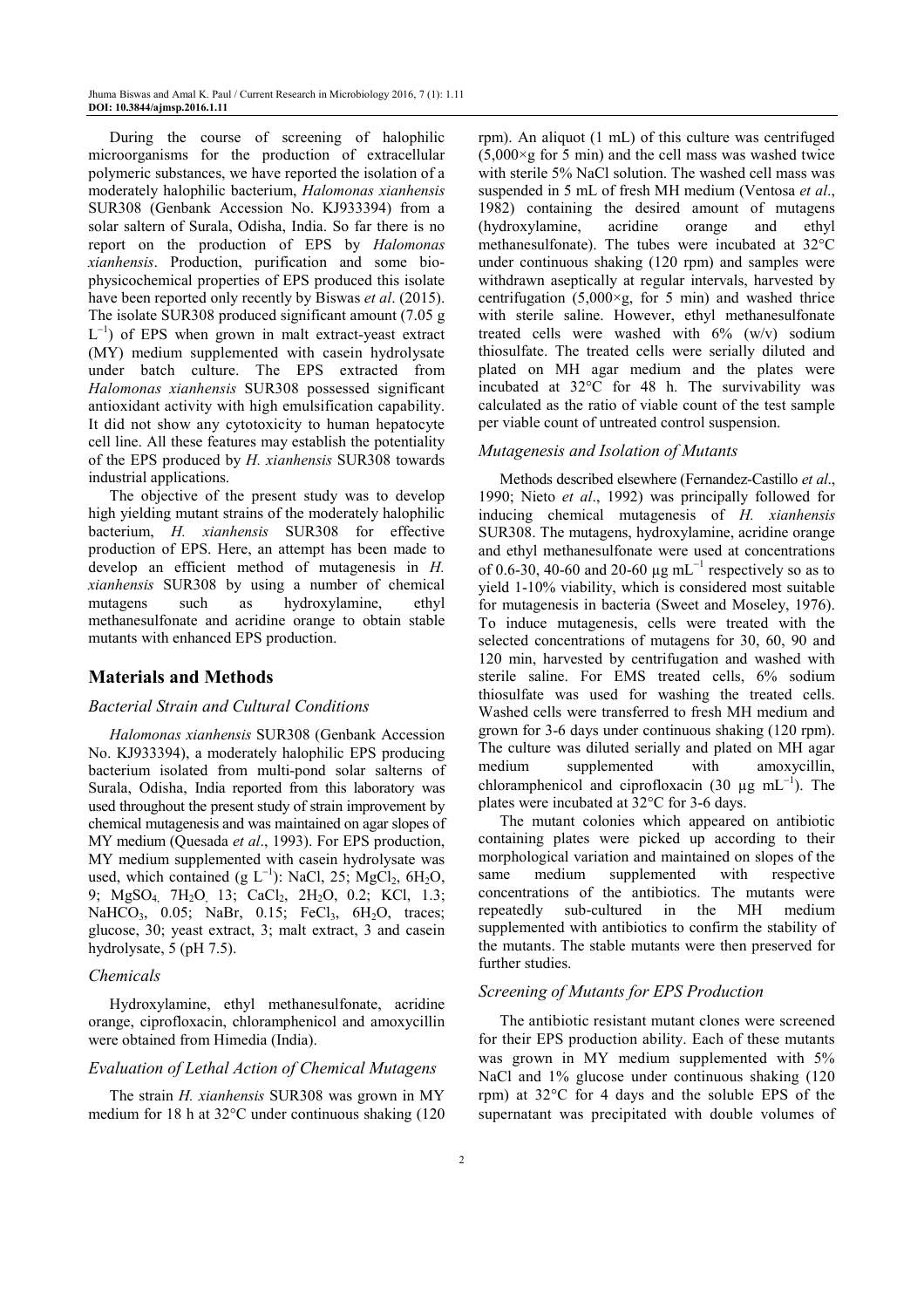chilled ethanol. The EPS was collected by centrifugation  $(12,000\times g, 10 \text{ min})$ , dissolved in deionized water and quantified in terms of its carbohydrate content (g  $\overline{L}^{-1}$ ) by using Dubois method (Dubois *et al*., 1956).

# *Time Course of Growth and EPS Production by Mutant Strains*

Time course of growth and EPS production by the selected antibiotic resistant mutants were determined in MY medium supplemented with casein hydrolysate and  $3\%$  (w/v) glucose for 12 days under continuous shaking (120 rpm) and aliquots were withdrawn from the growing cultures at an interval of 2 days. Growth of the culture was determined by measuring the optical density at 540 nm and EPS production was quantified in terms of its carbohydrate  $(g L^{-1})$  content as measured by the Dubois method (Dubois *et al*., 1956).

# *Isolation and Purification of the EPS*

To extract the soluble EPS, the cultures after the desired period of incubation were centrifuged at 12,000×g for 30 min and the EPS was precipitated with double volumes of chilled absolute ethanol and incubated overnight at 4°C. The precipitate was then collected by centrifugation. Cell bound EPS was extracted from the cell mass following washing with hot saline water, centrifuged at 12,000×g for 15 min and precipitated with chilled ethanol as usual.

Both soluble and cell bound EPS were pooled, washed with 70% chilled ethanol, dissolved in distilled water and dialyzed against distilled water at 4°C. The dialyzed EPS was further precipitated with chilled ethanol, dissolved in distilled water and lyophilized at - 56°C in a lyophilizer (LSL-Secfroid).

# *Phenotypic Characterization of the Potent Mutants*

The selected amoxycillin resistant mutants were characterized physio-biochemically by using standard microbiological methods as described by Gerhardt *et al*. (1994). The antibiotic sensitivity of the mutants was determined by disc-diffusion method. Antibiotic containing discs (6 mm dia, Himedia) were placed on MY agar plates seeded with the mutant strains and incubated at 32°C for 24 h. The diameter of inhibition zones were measured to nearest mm and categorized as sensitive, intermediate and resistant.

To check the sugar utilization pattern, the isolates were grown on basal MH medium supplemented with  $1\%$  (w/v) sugar and incubated at 32°C for 24 h and compared with the growth observed on control plate (with no carbon source). For acid production phenol red medium supplemented with 1% sugar was used and changes of color from red to yellow indicated acid production.

Tolerance of NaCl by the selected mutants was tested on basal MH agar medium supplemented with different concentrations of NaCl (0-25%, w/v). The plate inoculated with the strains was incubated at 32°C for 2 days and growth was measured visually. Heavy metal tolerance of the mutant strains were compared with that of the wild type on basal MH agar supplemented with metals of different concentrations. The lowest concentration of metal that completely inhibited the growth of the bacterial strains was considered as Minimal Inhibitory Concentration (MIC). Plates were inoculated with a loopful of mutant bacterial strains from growing cultures. Controls were maintained consisting of medium without metals and inoculated with microorganisms. The plates were incubated at 32°C for 3-5 days.

# *FTIR and EDX Analysis of the Purified EPS*

For FTIR analysis, the purified EPS samples in KBr pellets were scanned in the region of 4000-400  $cm^{-1}$  on a GX FTIR system (Jasco 6300, USA), while elemental analysis of EPS was done using energy dispersive X-ray spectroscopy (SEM, JEOL).

# **Results**

# *Lethality of Chemical Mutagens*

Toxicity of chemical mutagens such as hydroxylamine (HA), acridine orange (AO) and ethyl methanesulfonate (EMS) at different concentrations against *H. xianhensis* SUR308 cells was determined as a function of time and is presented in Fig. 1a-c. The survivability of SUR308 cells was found to decrease with increase in concentrations of mutagens as well as time of exposure. Lethality studies further demonstrated the existence of shoulder in survival curves followed by an exponential loss of viability for each of the mutagens.

Hydroxylamine at concentrations higher than 0.6 mg mL<sup>-1</sup> with a time exposure for more than 30 min showed a remarkable decrease in survivality (0.13-0.0001%) of cells, while the lower concentration  $(0.6 \text{ mg } \text{mL}^{-1})$ appeared to be nontoxic to *H. xianhensis* cells even after an exposure of 120 min (Fig. 1a).

When the cells were treated with acridine orange (AO), the survivality was not severely affected until the concentrations reached to 60-80  $\mu$ g mL<sup>-1</sup> with an exposure for 90-120 min. Furthermore, cells exposed to  $10 \mu g$  mL<sup>-1</sup> of AO for 30-120 min showed very high survivality (Fig. 1b).

Ethyl methanesulfonate (EMS) was more lethal than acridine orange as the survivality was decreased remarkably (0.48-0.00001%) when the cells were treated with 60-80  $\mu$ g mL<sup>-1</sup> of EMS for 90-120 min. Strikingly, EMS at 10  $\mu$ g mL<sup>-1</sup> was not inhibitory to SUR308 cells even up to 120 min of exposure (Fig. 1c).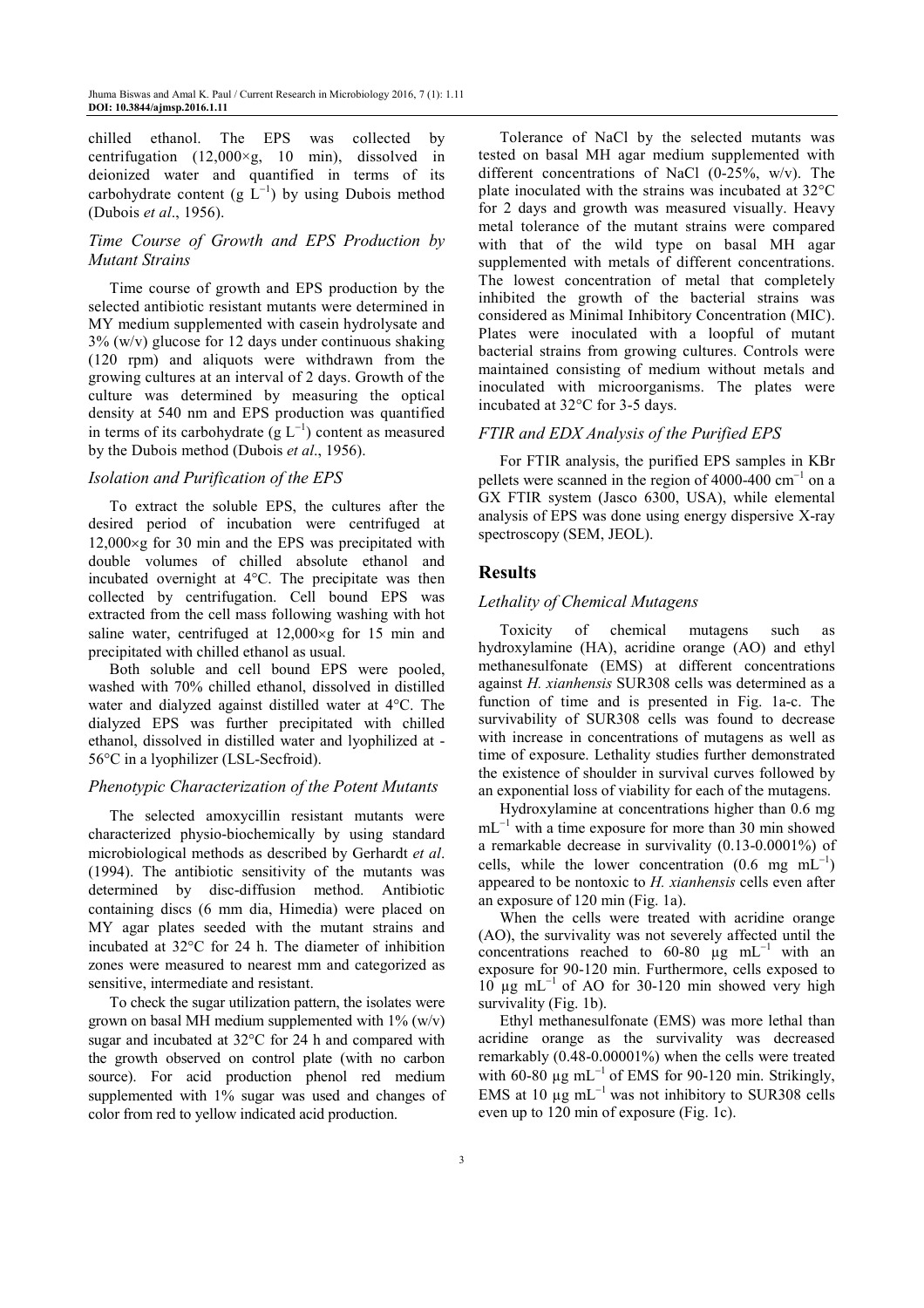

Fig. 1. Effect of hydroxylamine (a), acridine orange (b) and ethyl methanesulfonate (c) on the viability of *H. xianhensis* SUR308 cells as a function of concentration and duration of exposure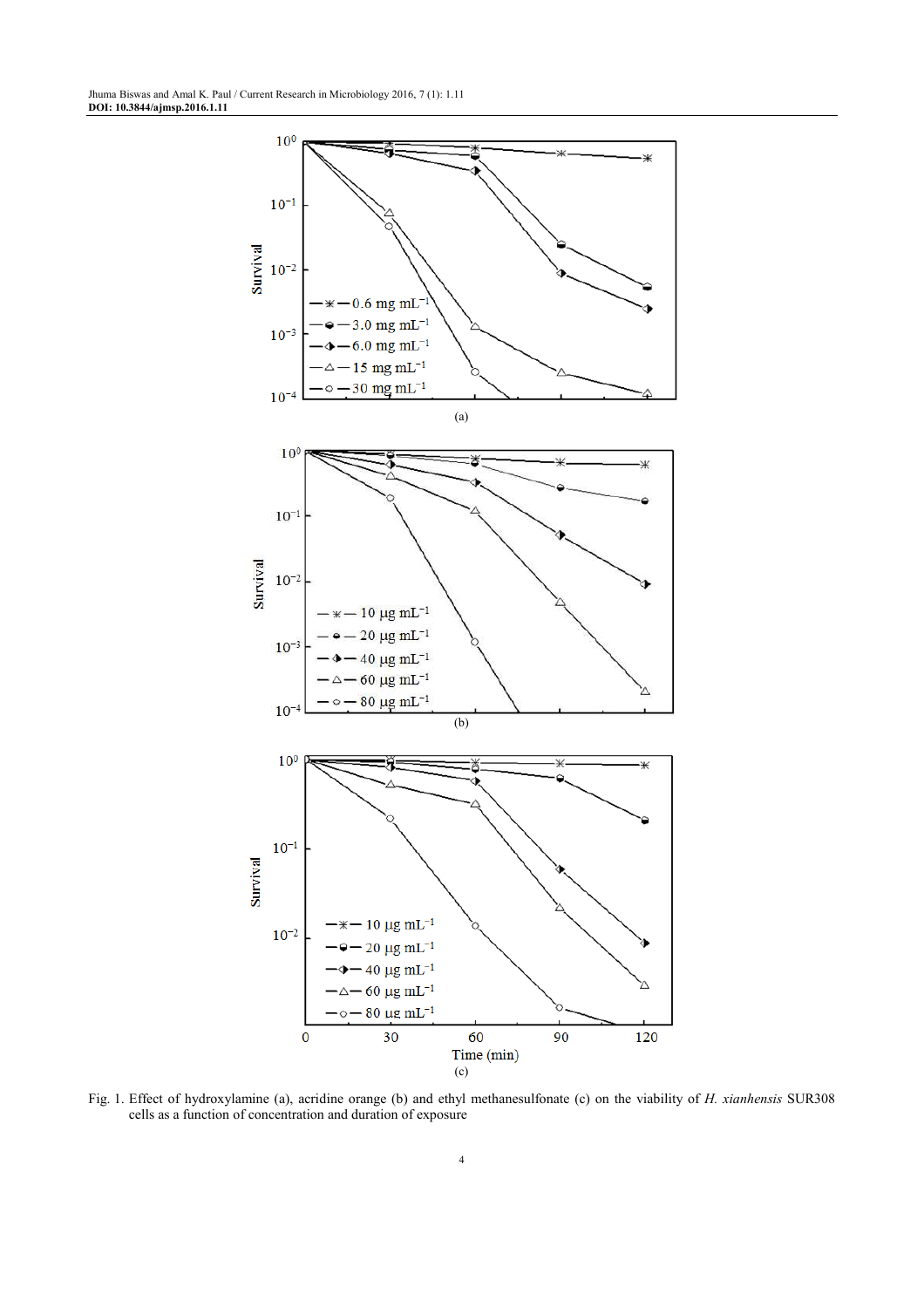

Fig. 2. Time course of growth (a) and EPS production (b) by the wildtype strain and selected amoxycillin-resistant mutants of *H. xianhensis* SUR308

#### *Isolation of Mutants and Screening for EPS Production*

Cells treated with suitable concentrations of mutagens were grown in fresh MH medium and plated on MH agar medium supplemented with amoxycillin, ciprofloxacin and chloramphenicol (30  $\mu$ g mL<sup>-1</sup>). A total of 58 morphologically distinct amoxycillin resistant mutant clones were obtained. Among these, 41 were obtained from EMS treated cells and 16 from HA treated cells, while from acridine orange treated cells only one mutant cell type was obtained (Table 1). When the mutants were screened for EPS production in MY medium supplemented with  $5\%$  (w/v) NaCl and  $1\%$ (w/v) glucose, it was observed that out of these 58 mutants, 18 produced 0.5-3 g  $L^{-1}$  of EPS, 37 produced 3.1-6 g  $L^{-1}$  of EPS and only 3 (EM3, EM13 and HM6) produced EPS more than  $6 \text{ g}$  L<sup>-1</sup>. These three mutant strains were selected for further studies.

# *Time Course of Growth and EPS Production by Selected Mutants*

The selected amoxycillin resistant mutants (EM3, EM13 and HM6) were grown in MY medium supplemented with casein hydrolysate at 32°C for 12 days under continuous shaking (120 rpm). Time course of growth and EPS production (Fig. 2a and 2b) revealed that the mutants, EM3, EM13 and HM6 produced 12.98, 11.97 and 11.21  $g L^{-1}$  of EPS respectively after 4, 4 and 6 days of incubation, while the wild type strain (SUR308) produced only 7.05 g  $L^{-1}$  of EPS after 8 days.

#### *Phenotypic Characterization of Selected Mutants*

Colonies of the selected mutants as appeared on MH agar showed distinct morphological variation with wild type strain (Fig. 3). While cells of wild type strain remain single in culture, mutant cells become elongated and aggregated during the production of EPS (Fig. 4).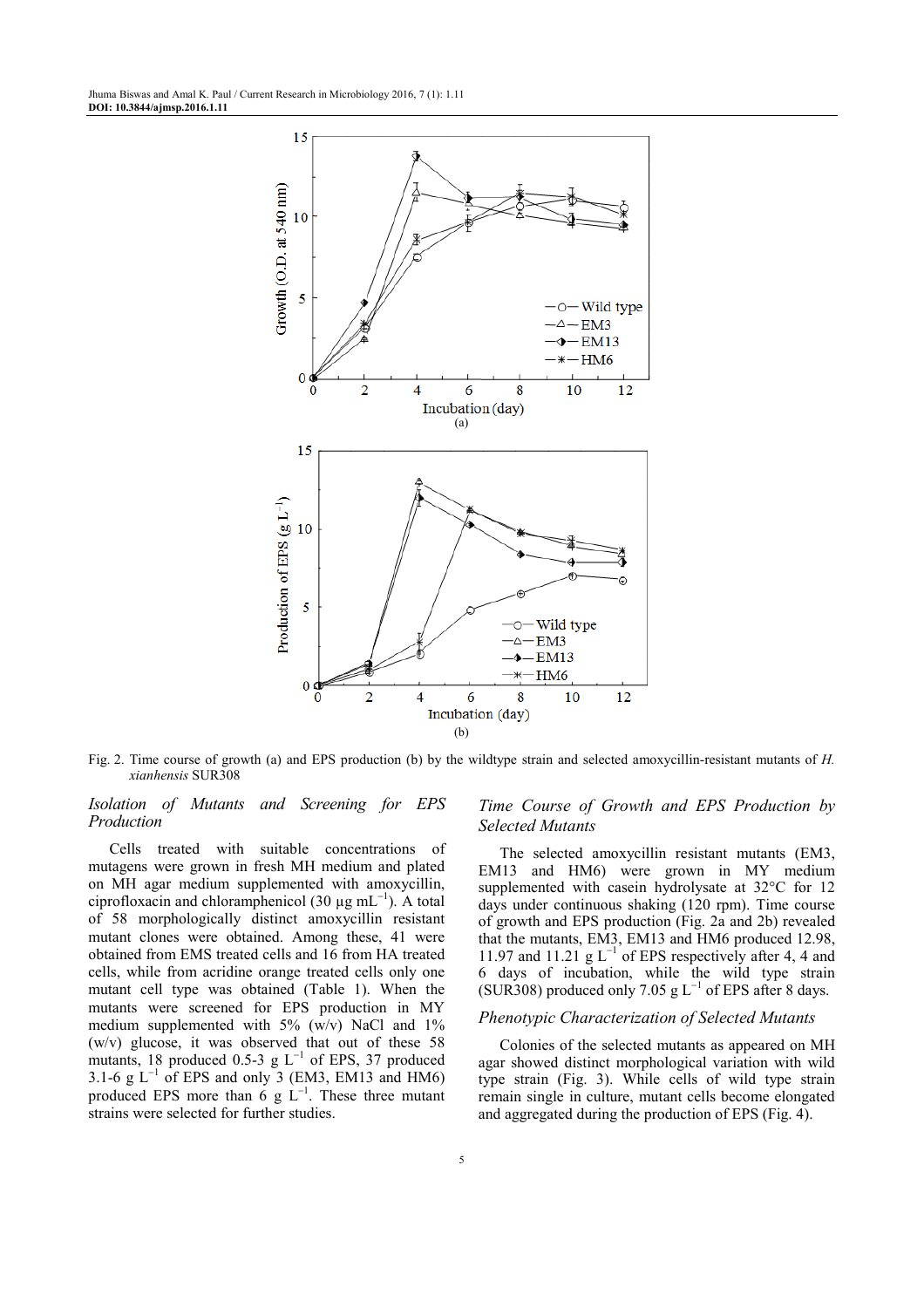Jhuma Biswas and Amal K. Paul / Current Research in Microbiology 2016, 7 (1): 1.11 **DOI: 10.3844/ajmsp.2016.1.11** 



Fig. 3. Colony morphology of the wild type strain (a) and selected amoxycillin-resistant mutants [EM3 (b), EM13 (c), HM6 (d)] of *H. xianhensis* SUR308



Fig. 4. Cell morphology of the wild type strain (a) and selected amoxycillin-resistant mutants [EM3 (b), EM13 (c), HM6 (d)] of *H. xianhensis* SUR308

Among the mutant strains, EM3 showed high degree of antibiotic resistance (ARI =  $0.42$ ), while EM13 turned out as the most sensitive one compared to the wild type strain (Table 2). The antibiotic resistance profile of the wild type and the mutants revealed an interchange of resistance and sensitivity towards amoxycillin (30 µg), kanamycin (30  $\mu$ g), methicillin (5  $\mu$ g), neomycin (30  $\mu$ g), netillin (10  $\mu$ g) and streptomycin (10  $\mu$ g) (Table 2). Moreover, utilization and fermentation pattern of twenty different sugars so far tested revealed (Fig. 5) that the mutant strain EM3 has become more efficient in utilizing as well as fermenting the tested sugars compared to the wild type strain.

All the amoxycillin-resistant mutants showed more or less identical level of tolerance towards Co, Mn and Hg. In general, the mutant strains showed greater sensitivity towards Cr, Zn and Pb but two of them (EM13 and HM6) appeared to have acquired greater resistance to Ag compared to wild type (Table 3). None of the mutants, however, were able to grow in media contain  $> 5\%$  NaCl (results not shown).

# *Physico-Chemical Properties of EPS Derived from the Mutants*

EPS produced by the selected amoxycillin resistant mutant strains under optimized cultural conditions were isolated and purified following the methods of precipitation, washing and dialysis against deionized water, and freeze drying. The overlaid FTIR spectra of the purified EPS produced by the amoxycillin resistant mutant strains and the wild type SUR308 clearly showed similar characteristic functional groups such as broad stretching hydroxyl group at 3409 cm<sup>−</sup><sup>1</sup> and a weak C-H stretching peak of methyl group at 2929 cm<sup>-1</sup>.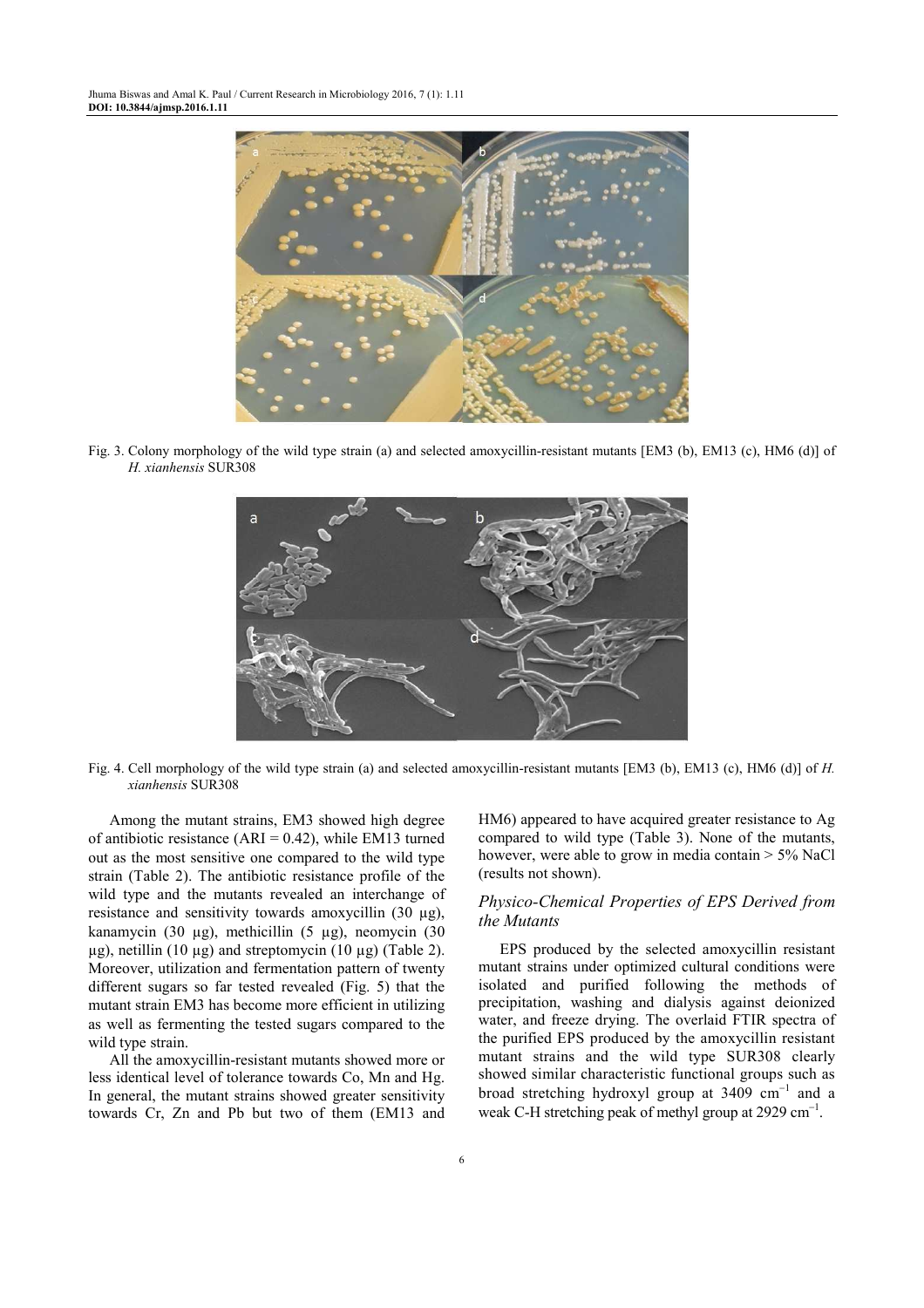Jhuma Biswas and Amal K. Paul / Current Research in Microbiology 2016, 7 (1): 1.11 **DOI: 10.3844/ajmsp.2016.1.11** 



Fig. 5. Sugar fermentation and utilization pattern of the wild type strain and selected amoxycillin-resistant mutants (EM3, EM13, HM6) of *H. xianhensis* SUR308



Fig. 6. FTIR analysis of EPS produced by the wild type strain and selected amoxycillin-resistant mutants (EM3, EM13, HM6) of *H. xianhensis* SUR308

| Table 1. Screening of amoxycillin-resistant of mutants of H. xianhensis SUR308 for production of EPS |  |  |  |  |  |
|------------------------------------------------------------------------------------------------------|--|--|--|--|--|
|------------------------------------------------------------------------------------------------------|--|--|--|--|--|

| Mutagen used           |                |             | EPS production $(g L^{-1})$ |  |  |
|------------------------|----------------|-------------|-----------------------------|--|--|
|                        | No. of mutants | $0.5 - 3.0$ | $3.1 - 6.0$                 |  |  |
| Hydroxylamine          | 10             |             |                             |  |  |
| Acridine orange        |                |             |                             |  |  |
| Ethyl methanesulfonate | 41             | 4           | 25                          |  |  |
| Total                  | 58             |             |                             |  |  |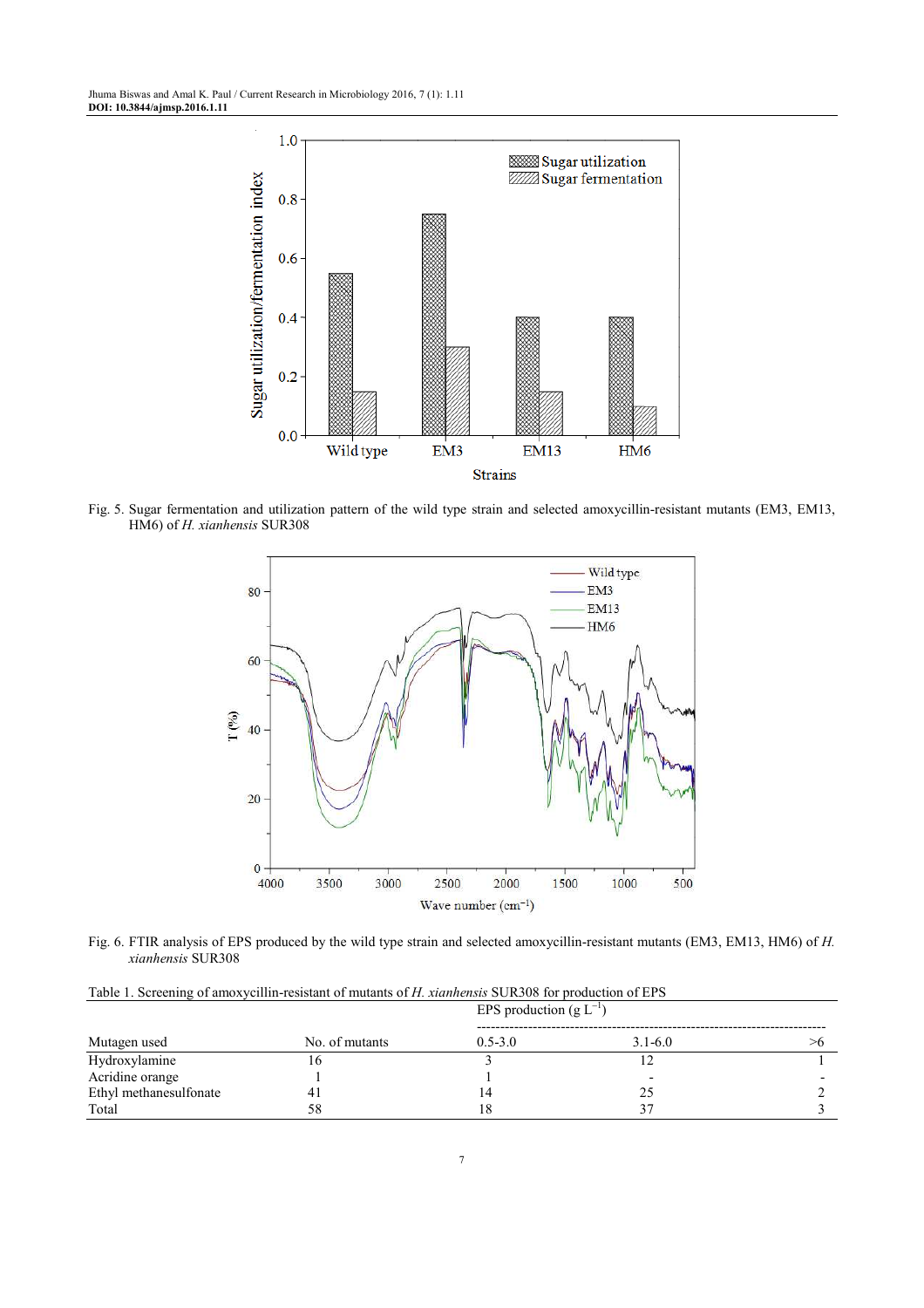*H. xianhensis* strains

Tolerance level (mM)

|  | Table 2. Antibiotic susceptibility pattern of the wild type strain and amoxycillin-resistant mutants of H. xianhensis SUR308 |  |  |  |  |  |  |  |  |  |
|--|------------------------------------------------------------------------------------------------------------------------------|--|--|--|--|--|--|--|--|--|
|--|------------------------------------------------------------------------------------------------------------------------------|--|--|--|--|--|--|--|--|--|

|           | Amoxycillin-resistant mutants |                                 |                 |  |  |  |
|-----------|-------------------------------|---------------------------------|-----------------|--|--|--|
| Wild type | EM3                           | EM13                            | HM <sub>6</sub> |  |  |  |
|           |                               |                                 |                 |  |  |  |
|           |                               |                                 |                 |  |  |  |
|           |                               |                                 |                 |  |  |  |
|           |                               |                                 |                 |  |  |  |
|           |                               |                                 |                 |  |  |  |
|           |                               |                                 |                 |  |  |  |
| 0.368     | 0.421                         | 0.263                           | 0.210           |  |  |  |
|           |                               | 11. <i>Attitudenses</i> strains |                 |  |  |  |

Table 3. Heavy metal tolerance of the selected amoxycillin-resistant mutants and its comparison with wild type *H. xianhensis* SUR308

|            |           | TORRANCE ROLL (THEME)         |      |                 |  |  |  |  |
|------------|-----------|-------------------------------|------|-----------------|--|--|--|--|
| Metal used |           | Amoxycillin-resistant mutants |      |                 |  |  |  |  |
|            | Wild type | EM3                           | EM13 | HM <sub>6</sub> |  |  |  |  |
| Chromium   | 4.0       | 0.5                           | 0.5  | 0.5             |  |  |  |  |
| Cobalt     | 0.5       | 0.5                           | 0.5  | 0.5             |  |  |  |  |
| Nickel     | 5.0       | 5.0                           | 0.5  | 1.0             |  |  |  |  |
| Cadmium    | 0.5       | 0.2                           | 0.2  | 0.5             |  |  |  |  |
| Zinc       | 0.5       | 0.1                           | 0.2  | 0.2             |  |  |  |  |
| Lead       | 5.0       | 0.5                           | 0.5  | 1.0             |  |  |  |  |
| Copper     | 5.0       | 5.0                           | 5.0  | 0.5             |  |  |  |  |
| Manganese  | 10.0      | 10.0                          | 10.0 | 10.0            |  |  |  |  |
| Silver     | 2.0       | 2.0                           | 5.0  | 5.0             |  |  |  |  |
| Mercury    | 0.1       | 0.1                           | 0.1  | 0.1             |  |  |  |  |

Table 4. Elemental analysis of the EPS produced by amoxycillin-resistant mutants and the wild type strain of *H. xianhensis* SUR308

|               | Weight $(\% )$ |                 |                               |       |           | Atomic $(\% )$                |       |       |  |
|---------------|----------------|-----------------|-------------------------------|-------|-----------|-------------------------------|-------|-------|--|
|               |                |                 | Amoxycillin-resistant mutants |       |           | Amoxycillin-resistant mutants |       |       |  |
| Element       | Wild type      | EM <sub>3</sub> | EM13                          | HM6   | Wild type | EM3                           | EM13  | HM6   |  |
| $\mathcal{C}$ | 44.47          | 44.53           | 44.61                         | 44.62 | 51.77     | 51.81                         | 52.26 | 51.94 |  |
| $\Omega$      | 54.54          | 54.57           | 54.21                         | 54.31 | 47.67     | 47.66                         | 47.11 | 47.46 |  |
| Na            | 0.61           | 0.71            | 0.98                          | 0.68  | 0.37      | 0.43                          | 0.50  | 0.42  |  |

Further an asymmetrical stretching peak at  $1647 \text{ cm}^{-1}$ which corresponds to  $C = O$  of aldehyde was found in each spectrum (Fig. 6). Elemental analysis of the EPS produced by the selected mutants showed similar weight percentages of carbon and oxygen atom to EPS produced by wild type *H. xianhensis* SUR308 (Table 4).

# **Discussion**

Strain improvement, the essential component of process development in microbial biotechnology is achieved by introducing some specialized desirable characteristics in the strains as well as in the product (s) for increasing the productivity, reduction of costs and improvement of product (s). Such improved strains can be derived by genetic modification of the wild type strain and subsequent screening of the

altered strains. Induction of mutation and selection of mutants to improve the productivity have been used extensively in industrial fermentation (Ghisalba *et al*., 1984).

So far the induction of mutation in halophilic organisms is concerned, viability and mutational frequency of *Halobacterium cutirubrum* in N-methyl N´-nitro-N-nitrosoguanidine was reported by Fitt *et al*. (1989), while Canovas *et al*. (1997) successfully isolated salt sensitive and auxotrophic mutant of *Halomonas meridiana* and *H. elongata* following hydroxylamine treatment. Likewise, Fernandez-Castillo *et al*. (1990; 1992) also worked on the mutagenesis of *Haloferax mediterranei* and several *Halococcus* spp. However, it was Llamas *et al*. (1999), who introduced chemical mutagenesis in an exopolysaccharide producing moderately halophilic bacterium, *Halomonas*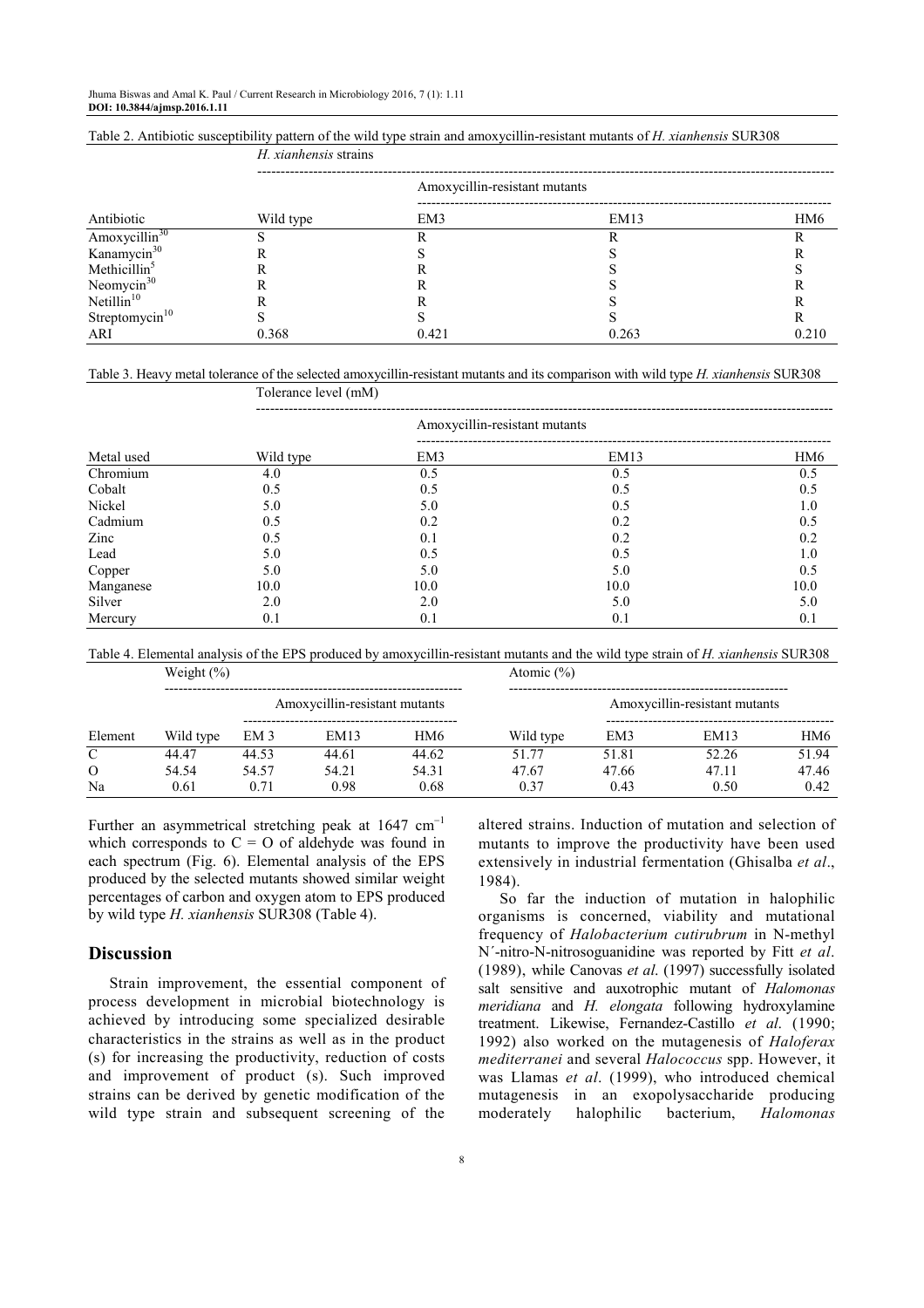*eurihalina* and were able to develop EPS deficient mutants for biochemical analysis of the process.

The present study was concerned in the isolation of EPS efficient mutants by random mutagenesis of the EPS producing moderately halophilic bacterium *H. xianhensis* SUR308. Survivality of *H. xianhensis* SUR308 against HA, AO and EMS as function of doses and time of exposure revealed (Fig. 1a-c) that EMS was the most toxic among the mutagens used, but most effective for induction of mutation (Table 1). This might be due to high permeability and penetration of EMS molecules into the growing cells of SUR308. Moreover, the wild type *H. xianhensis* SUR308 was comparatively more sensitive to hydroxylamine than that of the *H. meridiana* (Canovas *et al*., 1997). Acridine orange, the larger molecules were most probably unable to penetrate the cells and were least mutagenic.

Treatments showing 1-10% survivality of cells were considered most suitable for mutagenesis and a total of 58 amoxycillin resistant mutant clones were obtained from such treated cells with a selection pressure of the antibiotic (Table 1). Development of such antibiotic resistance could be due to mutations in chromosomal loci (Davies, 1997) and the mutants are conventionally considered to have low levels of susceptibility (Martinez and Baquero, 2000) than the wild type. Likewise, mutagenesis of *H. elongata* and *H. meridiana* by HA has also been measured as a frequency of appearance of mutants resistant to streptomycin (Canovas *et al*., 1997).

Systematic evaluation of amoxycillin resistant mutants of *H. xianhensis* for the EPS production has lead to the selection of few mutants (EM3, EM13 and HM6) which showed significant increase in EPS production with reduction of incubation time (Fig. 2). In general, the EPS producing genes organized in an operon under a single regulatory system are involved in the biosynthesis of the repeat unit, polymerization, export and chain length determination (van Kranenburg *et al*., 1997; Huang and Schell, 1995). Mutagenesis in any one or more than one gene sequences might lead to constitutive expression of genes required for EPS production and thereby enhance the synthesis and accumulation of the EPS (Tang *et al*., 1991). Chemical mutagenesis in *H. xianhensis* remarkably increased the amount of EPS from 7.05 to 12.98 g  $\tilde{L}^{-1}$ , an amount much higher (4.9 g  $L^{-1}$ ) than that of the reported species of the genus *Halomonas* (Quesada *et al*., 1993; Arias *et al*., 2003; Mata *et al*., 2006). As against this, the EPS production of natural isolates of *H. eurihalina* ranged from 1.6-2.8 g L −1 (Bejar *et al*., 1998; Quesada *et al*., 1993). Similarly, marine bacteria belonging to the genera *Alteromonas, Salipiger* and *Idiomarina* produced very low amount of

EPS (1-1.6  $g L^{-1}$ ) and so far no attempt has been made to improve the EPS production efficiency of these strains by physical or chemical mutagens (Mata *et al*., 2008; Llamas *et al*., 2010).

Furthermore, the amoxycillin resistant phenotype of the selected mutants was also accompanied with changes in colony (Fig. 3) and cell morphology (Fig. 4) along with physio-biochemical features (Table 2 and Fig. 5) and heavy metal resistance profile (Table 3). The unusual elongated cell morphology of the mutant cell types might be due to impairment of cell division and separation during the process of growth. Moreover, such expansion and transformation to elongated cells could possibly be explained by the increased elasticity of the mutant cell types as against the wild type. In addition, salt sensitivity of the mutants of the isolate supported the observations of Canovas *et al.* (1997) with *Halomonas* spp. which could possibly arise due to alteration in the synthesis of compatible solutes responsible for haloadaptation in moderately halophilic bacteria. Further, FTIR and EDX analysis of EPS derived from mutant strains (Fig. 6 and Table 4) have apparently remained chemically unaltered.

# **Conclusion**

Techniques for induction of mutation and strain selection based on morphological variation and antibiotic resistance have long been accepted as a routine practice to improve the yield of different industrially important biomolecules from bacterial strains. Improvement of EPS production by *H. xianhensis* SUR308 by chemical mutagenesis enhanced the production remarkably (12.98  $\frac{1}{g}$  L<sup>-1</sup>). This increase will further reduce not only the cost of production but also the incubation period (3-4 days). The physico-chemical characters of the mutant derived EPS, however, have retained their identity with that of the parent strain. This study represents a successful method of chemical mutagenesis to obtain high yielding EPS efficient variants of *H. xianhensis* SUR308, a newly reported EPS producing moderately halophilic strain.

# **Acknowledgement**

This study was financially supported by grants from University Grants Commission, India (Sanction No. F.14-2(SC)/2008 (SA-III), 31 March, 2009) under the scheme of Rajiv Gandhi National Fellowship.

# **Author Contribution's**

Both the authors have equally contributed to this manuscript.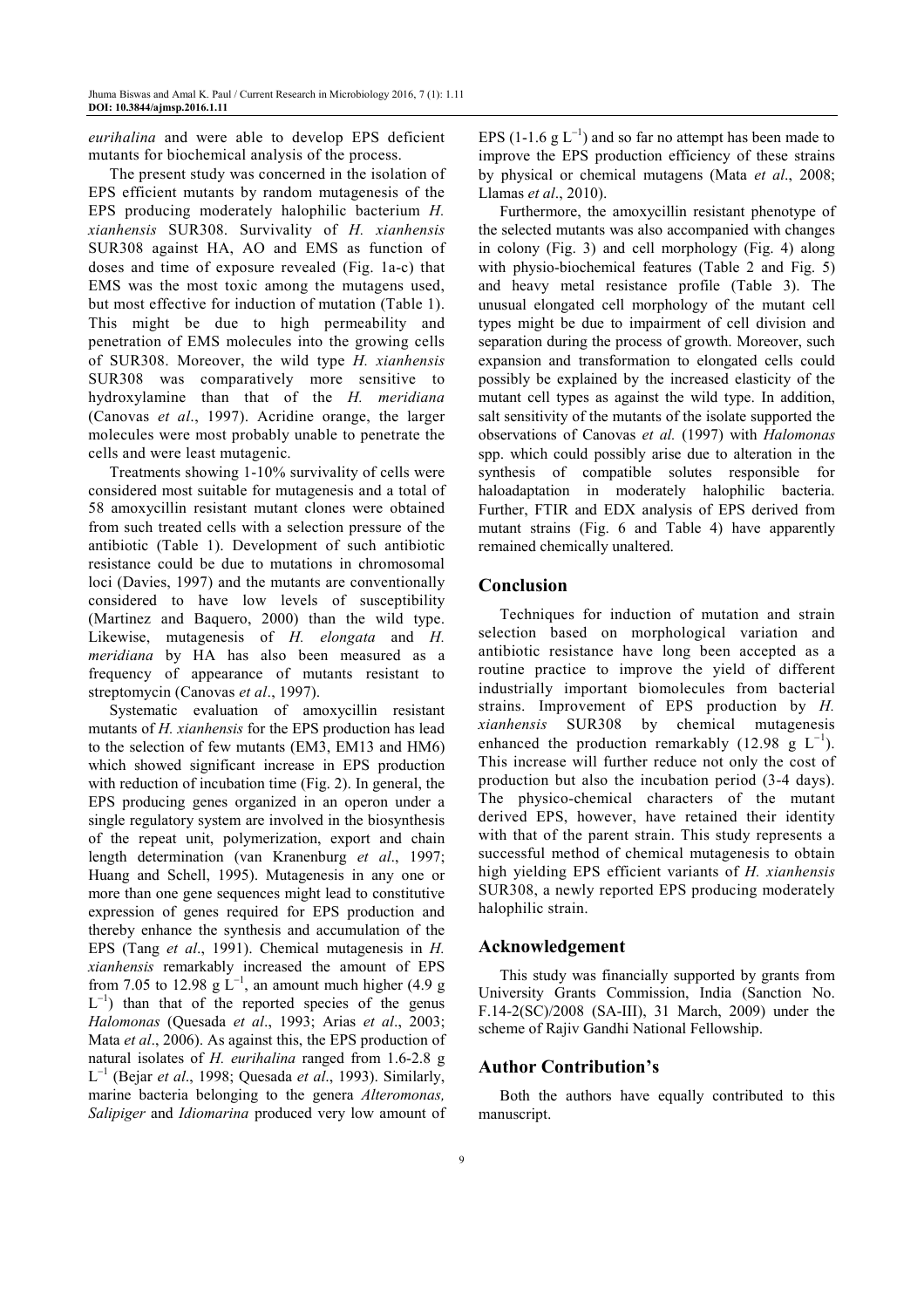#### **Ethics**

This article is original and contains unpublished material. The corresponding author confirms that all other authors have read and approved the manuscript and no ethical issues are involved.

# **References**

- Arias, S., A. del Moral, M.R. Ferrer, R. Tallon and E. Quesada *et al*., 2003. Mauran, an exopolysaccharide produced by the halophilic bacterium *Halomonas maura,* with a novel composition and interesting properties for biotechnology*.* Extremophiles, 7: 319-326. DOI: 10.1007/s00792-003-0325-8
- Bejar, V., I. Llamas, C. Calvo and E. Quesada, 1998. Characterization of exopolysaccharides produced by 19 halophilic strains of the species *Halomonas eurihalina*. J. Biotechnol., 6: 135-141. DOI: 10.1016/S0168-1656(98)00024-8
- Biswas, J., S. Mandal and A.K. Paul, 2015. Production, partial purification and some bio-physicochemical properties of EPS produced by *Halomonas xianhensis* SUR308 isolated from a saltern environment. J. Biol. Active Products Nature, 5: 108-119.

DOI: 10.1080/22311866.2015.1038852

- Bouchotroch, S., E. Quesada, A. Del Moral, I. Llamas and V. Bejar, 2001. Halomonas maura sp. nov., a novel moderately halophilic, exopolysaccharideproducing bacterium. Int. J. Syst. Evolut. Microbiol., 51: 1625-1632. DOI: 10.1099/00207713-51-5-1625
- Canovas, D., C. Vargas, A. Ventosa and J.J. Nieto, 1997. Salt-sensitive and auxotrophic mutants of *Halomonas elongata and H. meridian* by use of hydroxylamine mutagenesis. Curr. Microbiol., 34: 85-90. DOI: 10.1007/s002849900149
- Davies, J.E., 1997. Origins, acquisition and dissemination of antibiotic resistance determinants. Ciba Foundat. Symposium, 207: 15-27. PMID: 9189632
- Dubois, M., K.A. Gilles, J.K. Hamilton, P.A. Robers and F. Smith, 1956. Colorimetric method for determination of sugars and related substances. Analytical Chem., 28: 350-356. DOI: 10.1021/ac60111a017
- Fernandez-Castillo, R., C. Vargas, J.J. Nieto, A. Ventosa and F. Ruiz-Berraquero, 1992. Characterization of a plasmid from moderately halophilic eubacteria. J. General Microbiol., 138: 1133-1137. DOI: 10.1099/00221287-138-6-1133
- Fernandez-Castillo, R., C. Vergas, J.J. Nieto, M. Megias and F. Ruiz-Berraquero, 1990. Efficient hydroxylamine mutagenesis of *Haloferax mediterranei* and other halophilic archaebacteria. Curr. Microbiol., 21: 83-89. DOI: 10.1007/BF02091824
- Fitt, P.S., N. Sharma and N. Barua, 1989. Studies of the effects of liquid holding on viability and mutation frequency in N-methyl-N'-nitro-N-nitrosoguanidinetreated halophiles. Curr. Microbiol., 18: 87-91. DOI: 10.1007/BF01570830
- Gerhardt, P., R.G.E. Murray, W.A. Wood and N.R. Krieg, 1994. Methods for General and Molecular Bacteriology. 2nd Edn., American Society for Microbiology, Washington, D.C., ISBN-10: 1555810489, pp: 791.
- Ghisalba, O., J.A.L. Auden, T. Schupp and J. Nuesch, 1984. The Rifamycins: Properties, Biosynthesis and Fermentation. In: Biotechnology of Industrial Antibiotics, Vandamme, E.J. (Ed.), M. Dekker, New York, ISBN-10: 0824770560, pp: 281-327.
- Huang, J. and M.A. Schell, 1995. Molecular characterization of the EPS locus of *Pseudomonas solanacearum* and its transcriptional regulation at a single promoter. Molecular Microbiol., 16: 977-989. DOI: 10.1111/j.1365-2958.1995.tb02323.x
- Iftikhar, T., M. Niaz, S.Q. Abbas, M.A. Zia and I. Ashraf *et al*., 2010. Mutation induced enhanced biosynthesis of lipases by *Rhizopus oligosporus var. microspores.* Pak. J. Botany, 42: 1235-1249.
- Llamas, I., H. Amjres, J.A. Mata, E. Quesada and V. Bejar, 2012. The potential biotechnological applications of the exopolysaccharide produced by the halophilic bacterium *Halomonas almeriensis.*  Molecules, 17: 7103-7120. DOI: 10.3390molecules 17067103
- Llamas, I., V. Bejar, M. Argandona, E. Quesada and A. del Moral, 1999. Chemical mutagenesis of *Halomonas eurihalina and* selection of exopolysaccharide-deficient variants. Biotechnol. Lett., 21: 367-370. DOI: 10.1023/A:1005483004140
- Llamas, I., J.A. Mata, R. Tallon, P. Bressollier and M.C. Urdaci *et al*., 2010. Characterization of the exopolysaccharide produced by *Salipiger mucosus* A3, a halophilic species belonging to the *Alphaproteobacteria,* isolated on the Spanish Mediterranean seaboard. Marine Drugs, 8: 2240-2251. DOI: 10.3390/Fmd 8082240
- Margesin, R. and F. Schinner, 2001. Potential of halotolerant and halophilic microorganisms for biotechnology. Extremophiles, 5: 73-83. DOI: 10.1007/s007920100184
- Martinez, J.L. and F. Baquero, 2000. Mutation frequencies and antibiotic resistance. Antimicrobial Agents Chemotherapy, 44: 1771-1777. DOI: 10.1128/AAC.44.7.1771-1777.2000
- Mata, J.A., V. Bejar, P. Bressollier, R. Tallon and M.C. Urdaci *et al*., 2008. Characterization of exopolysaccharides produced by three moderately halophilic bacteria belonging to the family *Alteromonadaceae.* J. Applied Microbiol., 105: 521-528. DOI: 10.1111/j.1365-2672.2008.03789